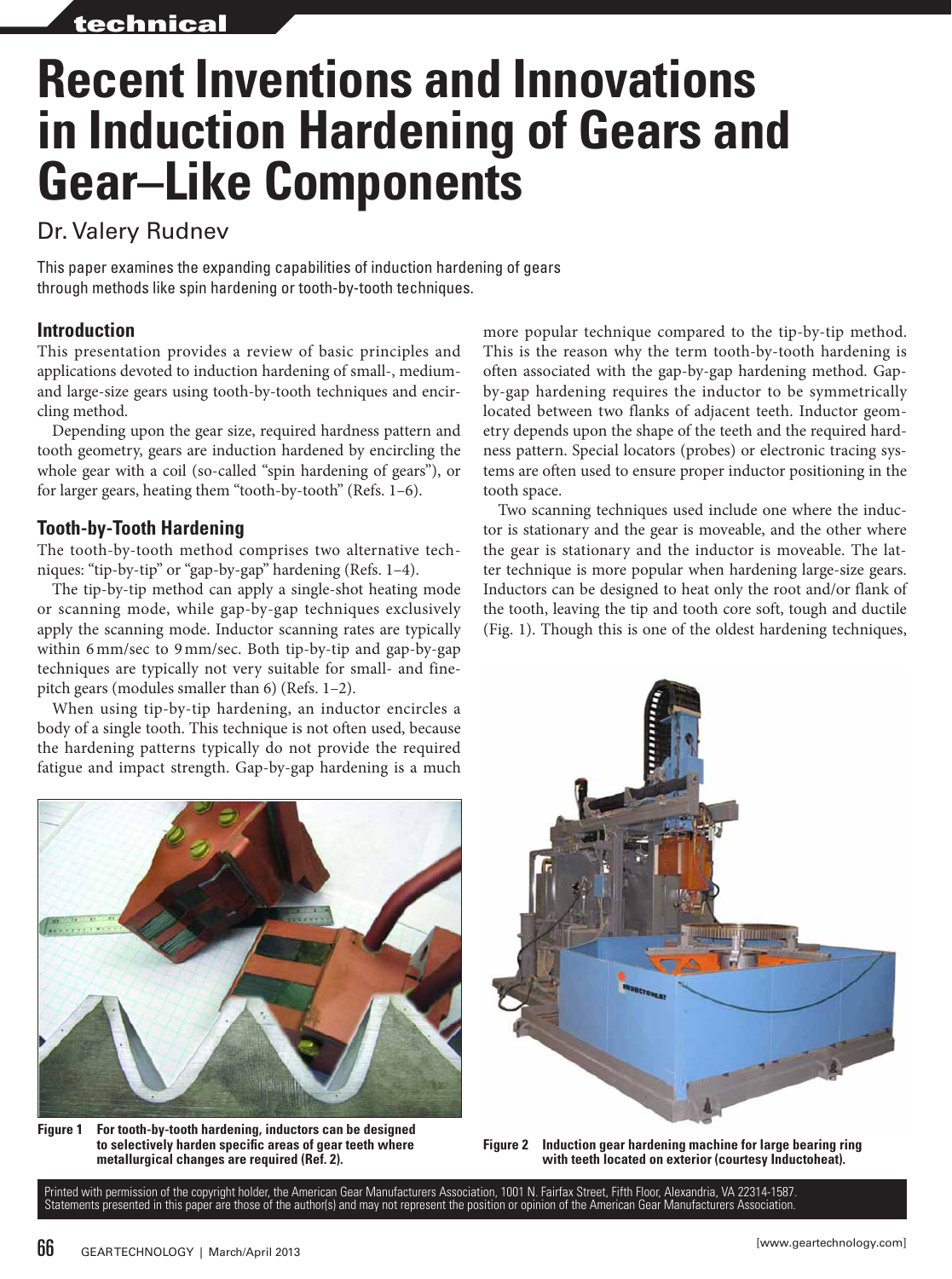recent innovations continue improving the quality of gears heat treated using this method.

Thermal expansion of metal during the heating should be taken into consideration when determining and maintaining the proper inductor-to-tooth air gap. After gear loading and initial inductor positioning, the process runs automatically based on an application recipe. Figure 2 shows examples of a tooth-bytooth induction hardening machine.

When developing tooth-by-tooth gear hardening processes, particular attention should be paid to electromagnetic end/edge effects and the ability to provide the required pattern in the gear end areas. Upon scanning a gear tooth, the temperature is distributed within gear roots and flanks quite uniformly. At the same time, since the eddy current makes a return path through the flank and, particularly through the tooth tip, proper care should be taken to prevent overheating the tooth tip regions, in particular at the beginning and at the end of the scan hardening. Improved system design helps to maintain required hardness uniformity.

Specifics of gear geometry demand a particular process control algorithm. In the past, the process control recipe was limited to an available variation of power and scan rate vs. inductor position. Recent innovations now enable inverters to independently control both power and frequency during scanning operation, which optimizes electromagnetic and thermal conditions at initial, intermittent and final stages of scanning. As an example, Figure 3 shows Inductoheat's Statipower IFPt (Independent Frequency and Power control) inverter. The ability to independently change during scanning the frequency and power of an induction system represents the long-held dream of commercial induction heat treaters, since such types of set-up would provide the greatest process flexibility. Statipower IFPt is an IGBT-type power supply specifically designed for hardening and tempering applications, allowing independently adjustable frequency via CNC program in a 5-40 kHz frequency range and power in the range of 10-360kW. This concept substantially expands heat treat equipment capabilities for processing parts by programming power and/or frequency changes on the fly, maximizing heating efficiency and temperature uniformity while heating complex geometry components.



**Figure 3 Inductoheat's Statipower IFP is an IGBT-type power supply specifically designed for induction hardening and tempering applications; it provides independently adjustable frequency via CNC programming in a 5–40 kHz frequency range and power in the range of 10–360kW.**

#### **Encircling Hardening Techniques**

*Gear spin-hardening (encircling inductors).* Spin-hardening is the most popular approach for induction hardening gears with fine- and medium-size teeth. Gears are rotated during heating to ensure an even distribution of energy. Single-turn or multiturn inductors that encircle the whole gear can be used (Refs. 1; 3–6). When applying encircling coils, it is possible to obtain substantially different hardness patterns by varying process parameters.

As a rule, when it is necessary to harden only the tooth tips, a higher frequency and high power density should be applied; to harden the tooth roots, use a lower frequency. A high power density in combination with the relatively short heat time generally results in a shallow pattern, while a low power density and extended heat time produces a deep pattern with wide transition zones.



**Figure 4 Contour-hardened gears (courtesy Inductoheat).**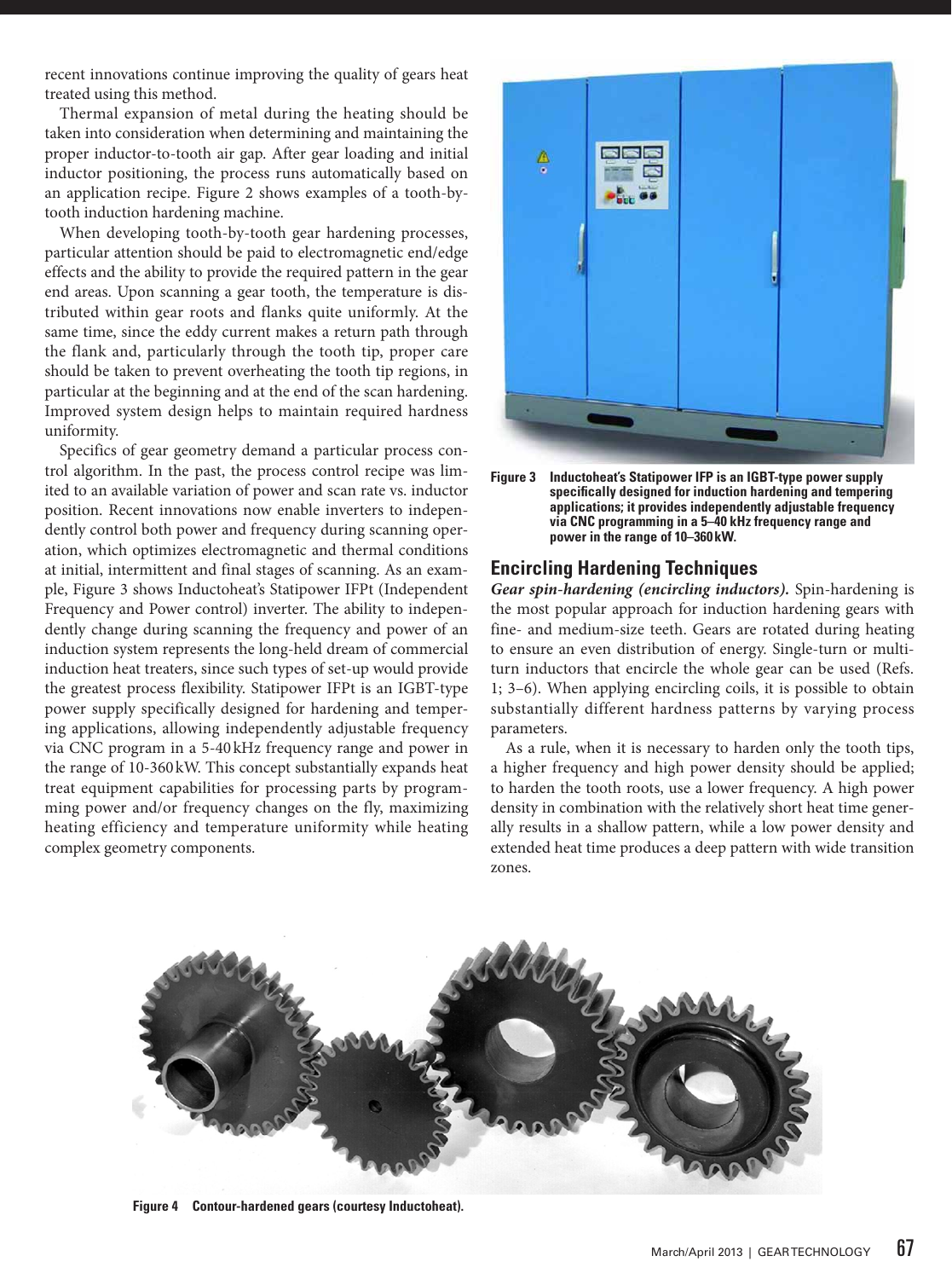## technical

Quite often, to prevent problems such as pitting, spalling, tooth fatigue and endurance and impact limitations, it is required to harden the contour of the gear, or to have gearcontour hardening (Fig. 4). This often also maximizes beneficial compressive stresses within the case depth and dramatically minimizes distortion of as-hardened gears keeping it under 80-100 microns (0.003"– 0.004").

Many times, obtaining a true contour-hardened pattern can be a difficult task due to the difference in current density (heat source) distribution and heat transfer conditions within a gear tooth.

*Simultaneous dual-frequency gear hardening.* Some induction practitioners have heard about simultaneous dual-frequency gear hardening, which utilizes two appreciably different frequencies working on the same coil at the same time (Ref. 6). Low-frequency helps to austenitize the roots of the teeth and high frequency helps austenitize the tooth flanks and tips.

However, it is not advantageous to have two different frequencies working simultaneously all the time. Many times, depending upon the gear geometry, it is preferable to apply lower frequency at the beginning of heating cycle; after achieving a desirable root heating, the higher frequency can complement the initially applied lower frequency, thus completing a job in tandem.

Figure 5 shows a single-coil dual-frequency system that comprises medium-frequency (10kHz) and high-frequency (120 to 400kHz) modules working simultaneously— or in any sequence desirable to optimize properties of the heat treated gears (Ref. 6); total power exceeds 1,200kW. As expected, smaller gears will require less power.

Inductoheat's simultaneous dual-frequency induction gearhardening system (Fig. 5) also has some "auto-match" items to simplify tuning. It is rugged and can be used for high-volume, single-shot hardening of several powertrain components, dramatically minimizing distortion of heat treated parts and providing a superior hardness pattern with favorable distribution of residual stresses.

*Novel development in induction gear-hardening—TSH steels.* There was a belief that not all gears and pinions were well-suited for induction hardening. Hypoid and bevel gears, spiral bevel automotive pinions and noncircular gears used to be rarely induction-hardened and typically carburized. This situa-



**Figure 5 Inductoheat's simultaneous dual-frequency inverter for gear contour hardening (courtesy Inductoheat).**

tion has been changed. As an example, Figures 6a and 6b show an example of inductively case-hardened components (Refs. 7–8).

TSH steels are low-hardenability (LH) low-alloy steels characterized by limited hardenability and a reduced tendency for grain growth during heating into the hardening temperature range. They can be substituted for more expensive standard steels typically used for conventional induction hardening or carburizing grades. TSH steels have significantly less alloying elements such as manganese, molybdenum, chromium and nickel, making them less expensive than the majority of conventional low alloy steels. Their chemical composition is somewhere between micro-alloy steels and plain carbon steels, providing fine-grain martensite with extremely high compressive stresses at the tooth surface.

With TSH technology, components are usually through-heat-

ed at relatively low temperatures sufficient for austenitization or partial heated (depth of heating needs to be 2-3 times deeper than required harden depth) and then are rapidly quenched. The hardened depth is mainly controlled by the steel's chemical composition. Even though components made from TSH steels are often heated through, their limited hardenability allows obtaining crisp hardness case depth with well-controlled hardness pattern having minimum case hardness deviations even when hardening complex-shaped parts (Figs. 7–8).

In the past, it was practically impossible to induction harden components shown in Figs. 6–9. Now it is possible to



**Figure 6 TSH (through-heating for surface hardening) steel's uninterrupted induction-hardened pattern is obtained on a spiral bevel gear (courtesy ERS Engineering Corp.).**